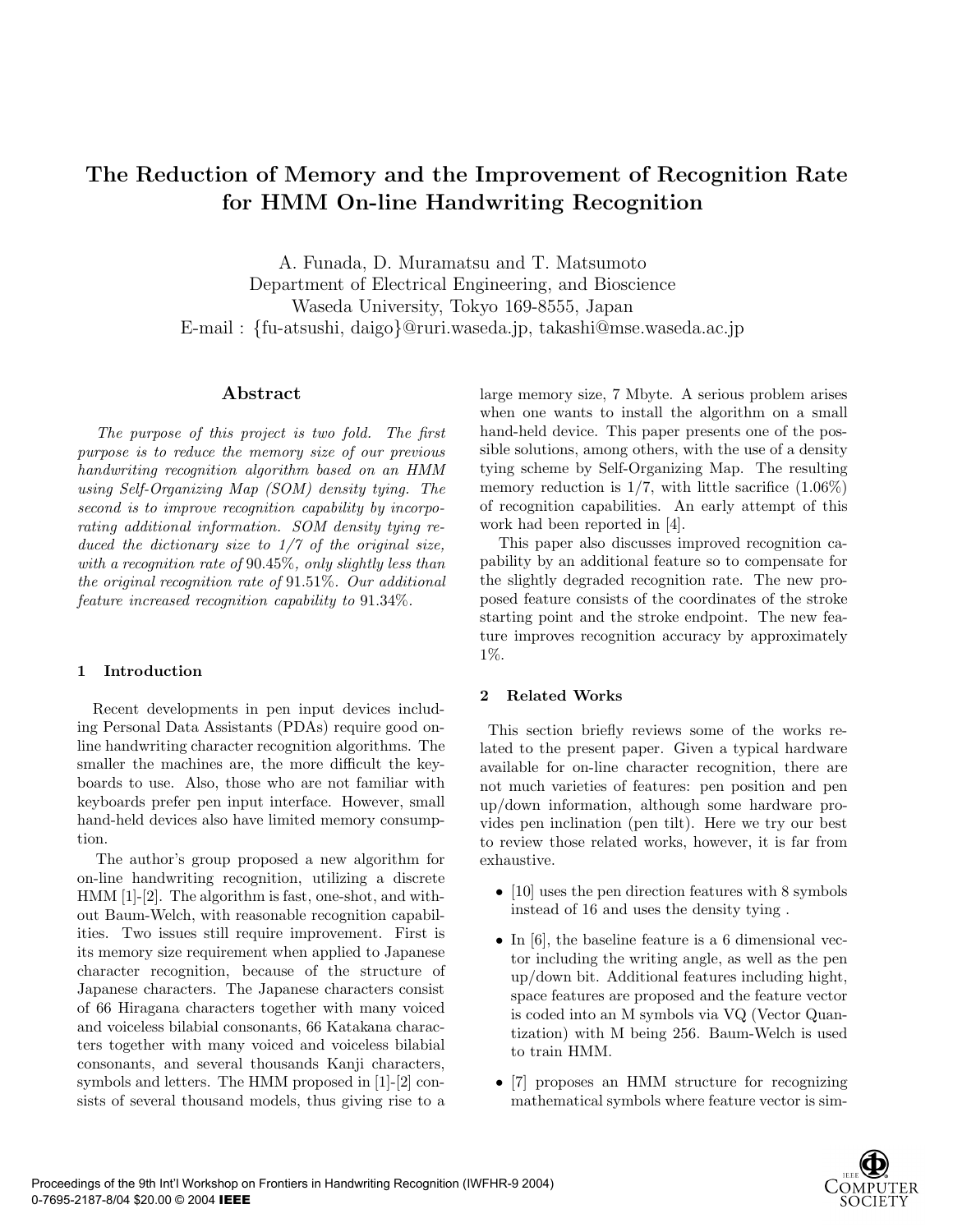ilar to the one used in this paper. They use the Baum-Welch scheme.

## **3 Preprocessing**

Raw data taken from digitizer is at first normalized by the length and we obtain

$$
(x_1(t_i), x_2(t_i), p(t_i)) \in \mathbb{R}^2 \times \{0, 1\}, \quad i = 1, ..., M(3.1)
$$

where  $(x_1(t_i), x_2(t_i))$  is the pen position and  $p(t_i)$  is pen up/down information.

In order to formulate the problem in terms of a discrete HMM, we quantize the data. Consider

$$
V_1(t) := v_{1k} \in \{1, 2\}, \quad k = 1, 2
$$
  

$$
V_2(t) := v_{2l} \in \{1, 2, ..., L\}, \quad l = 1, 2, ..., L(3.2)
$$

where  $V_1(t)$  represents the pen down(= 1)/up(= 2) information that is already quantized, and  $V_2(t)$  represents the angle information that is quantized into L symbols.

Simplified notation  $t$  is used instead of  $t_i$ . Therefore, at each resampled time  $t$ , there are two symbols that  $V_1(t)$  can take, whereas there are L symbols that  $V_2(t)$ can take.

Fig. 3.1 depicts the case with  $L = 16$ , which is used in our experiments. The length information of the trajectory is naturally preserved by repetition of the symbol sequence  $(v_{1k}, v_{2l})$ . Let  $l_0 > 0$  be an (empirical) "unit" length of a trajectory  $x(t)$  on  $\mathbb{R}^2$ . If a particular vector  $x(t_i + 1) - x(t_i)$  has length l with an associated symbol  $(v_{1k}, v_{2l})$ , then this particular symbol sequence is repeated every defined unit length  $l_0$ .



With  $L = 16$  and with appropriate  $l_0$ , the trajectory given in Fig. 3.2 is quantized as

$$
{V_1(t), V_2(t)} = {(1, 4), (1, 4), (2, 8), (2, 8), (2, 8), (3, 8), (1, 16), ..., (1, 16), (2, 8), (2, 8), (2, 8), (1, 16), (1, 16), (2, 8), (2, 8), ...}
$$

where we are slightly abusing our notation for time. Namely, we specify an appropriate unit time length  $t_i := kt$  for some inter k, so that t should have been  $t_i$ . We maintain this notation since the new notation might cause confusion.

# **4 Discrete HMM for On-line Handwritten Character Recognition**

# **4.1 HMM Structure for On-line Handwritten Character Recognition**

In order to make an HMM precise, let us first recall the output symbols as (3.2) defined in the previous section, and let

$$
\boldsymbol{O}(t) := (V_1(t), V_2(t)), \quad t = 1, 2, ..., T \tag{4.1}
$$

be the observed output sequence

An HMM of a character

$$
\mathcal{H} = \mathcal{H}\Big(\{a_{ij}\}, \{b_{ik}^1\}, \{b_{il}^2\}, \boldsymbol{\pi}, N\Big) \tag{4.2}
$$

is defined by the joint distribution of  $\{Q(t), \mathbf{O}(t)\}_{t=1}^T$ given *H*;

$$
P(\{Q(t), \mathbf{O}(t)\}_{t=1}^T | \mathbf{H}) =
$$
  

$$
\pi_{Q(1)} \prod_{t=1}^{T-1} a_{Q(t+1)Q(t)} \prod_{t=1}^T b_{Q(t)V_1(t)}^1 b_{Q(t)V_2(t)}^2 \qquad (4.3)
$$

where  ${Q(t)}$  stands for a hidden state at each sequence t,  ${a_{ij}}$  state transition probability,  ${b_{ik}^1}, {b_{il}^2}$ output emission probabilities,  $\{\pi_i\}$  initial state probability, and N number of states.

In order to tune HMM to our current problem, we use the left-to-right model.

## **4.2 Recognition**

Learning and recognition are closely related in HMM. In our recognition algorithm, the proposed recognition scheme decides that

$$
\underset{\boldsymbol{\mathcal{H}}}{\operatorname{argmax}} P\Big(\{\boldsymbol{O}(t)\}_{t=1}^T, Q(T) = q_N \mid \boldsymbol{\mathcal{H}}\Big) \qquad (4.4)
$$

is the most probable character.

#### **4.3 Learning**

#### **4.3.1 Generation of the First Model**

Given the first data set

$$
\boldsymbol{O}_{1}(t) = (V_{1}(t), V_{2}(t)), \quad t = 1, ..., T_{1}
$$
 (4.5)

make a division between  $\boldsymbol{O}_1(t)$  and  $\boldsymbol{O}_1(t+1)$  if

(i)  $V_1(t) \neq V_1(t+1)$ , i.e., if the pen up/down information changes; or

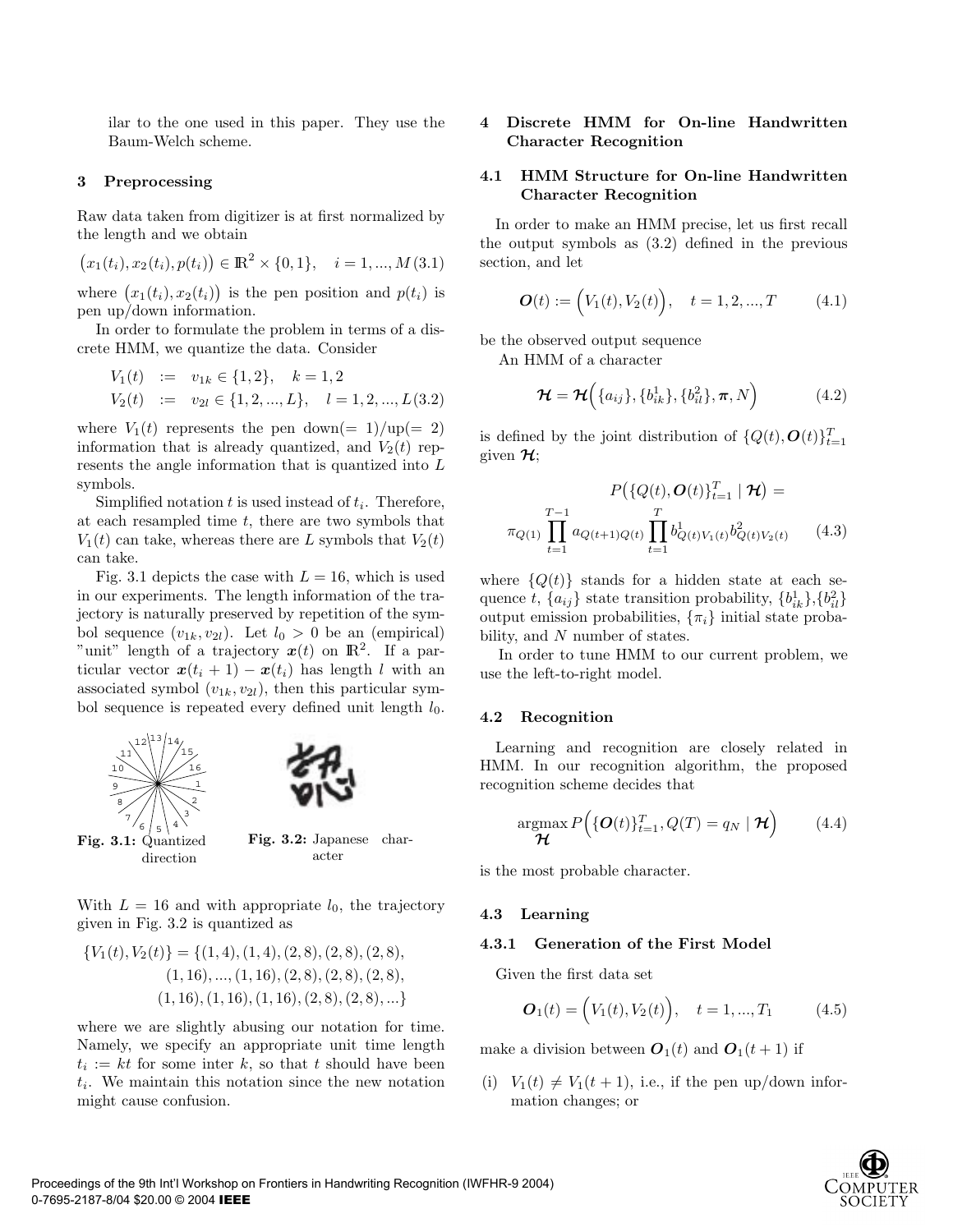(ii)  $|V_2(t) - V_2(t+1)| > \theta_0$ , i.e., if the angle variation exceeds threshold, where  $\theta_0 > 0$  is an empirical value;

and then associate the states with  $O_1(t)$  and  $O_1(t+1)$ , and determine N.

After state clarification, we assign  ${a_{ij}\}, {b_{ik}^1}, {b_{il}^2},$  $\{\pi_i\}$  as in Section 4.3.4 with  $C=1$ , and generate the first model.

#### **4.3.2 Model Generation**

So far, our algorithm has presumed that the number of *H* coincides with the number of different characters. Modification is necessary because a character may be written in different stroke orders, and because a character may have significantly different shape variations.

Thus, an automatic model generation procedure is necessary. In the following step, we propose a model generation criterion, normalized log likelihood ratio. (See [1]-[**?**])

Let  $\mathcal{H}_1\Big(\{a_{ij}\},\{b_{ik}^1\},\{b_{il}^2\},\{\pi_i\},N\Big)$  be the HMM obtained by the previous steps. Let  $\{\boldsymbol{O}_c(t)\}_{t=1}^{T_c}$  be another training set for the same character.

$$
r_c = \frac{\frac{-\log P\left(\left\{O_1(t)\right\}_{t=1}^{T_1}, Q(T_1) = q_N \mathbf{H}_1 | \mathbf{H}_1\right)}{T_1}}{\frac{T_1}{-\log P\left(\left\{O_c(t)\right\}_{t=1}^{T_c}, Q(T_c) = q_N \mathbf{H}_1 | \mathbf{H}_1\right)}}\tag{4.6}
$$

•  $r_c < r_{th}$ 

We create a new model  $\mathcal{H}_2$  based on  $\{O_c(t)\}_{t=1}^{T_c}$ , using the previous steps.

•  $r_c \geq r_{th}$  ${\{{O}_c(t)\}}_{t=1}^{T_c}$  is included in the same model as  $\mathcal{H}_1$ , so we go to Sections 4.3.3 and 4.3.4.

This model generation algorithm has a significant consequence in that it prevents combinatorial explosion of the number of stored HMM's for different stroke orders.

## **4.3.3 Most Probable State Transition**

Let  $\{O_c(t)\}_{t=1}^{T_c}, c = 2, ..., C$  be the rest of the data sets for training. This data also assigns the state. Suppose the first data is as shown in Fig.3.2 and the new data is as in Fig.4.1. Because of the stroke connection in Fig.4.1, which is not present in Fig.3.2, the two data sets' results are different numbers of states, giving rise to difficulty in learning. Our next step in the learning scheme is to use the A posteriori decoding algorithm to make an appropriate correspondence between models with different numbers of states.



**Fig. 4.1:** The same character as in Fig.3.2 with different strokes

For  $\{\boldsymbol{O}_c(t)\}_{t=1}^{T_c}, c = 2, ..., C$  let 1. Set  $t = 1$ , state = 1 and  $Q_c(1) = q_1$ . 2. Set  $t \to t + 1$  and determine  $Q_c(t)$ .  $Q_c(t)$  =  $\underset{i=state, state+1}{\text{argmin}} P(Q_c(t) = q_i | \{O_c(t)\}_{t=1}^{T_c}, \mathcal{H})$  $(state \neq N)$  $Q_c(t) = q_N, \quad (state = N)$  (4.7) 3. Set  $state = Q_c(t)$  and repeat 2 to 3.

#### **4.3.4 Determination of HMM Parameter**

Let  $n(\boldsymbol{O}_c, q_i)$  be the number of repetitions of the symbol  $(v_{1k}, v_{2l})$  associated with  $q_i$ . Let  $n(\boldsymbol{O}_c, q_i, q_i)$ be the number of repetitions of the symbol  $(v_{1k}, v_{2l})$ while state stays at  $q_i$ . Let  $n(\boldsymbol{O}_c, q_i, v_{1k})$  be the number of times where  $V_1(t) = v_{1k}$  occurs, and let  $n(\boldsymbol{O}_c, q_i, v_{2l})$  be the number of times where  $V_2(t) = v_{2l}$ takes place, and determine.

$$
a_{ij} = 0 \quad (i \neq j, i \neq j+1), \quad a_{NN} = 1 \quad (4.8)
$$
\n
$$
a_{ii} := \frac{\sum_{c=1}^{C} n(O_c, q_i, q_i)}{\sum_{c=1}^{C} n(O_c, q_i)}, \quad a_{i+1,i} := 1 - a_{ii}(4.9)
$$
\n
$$
(i = 1, ..., N - 1), \quad (4.8, 4.9)
$$
\n
$$
b_{ik}^{1} := \frac{\sum_{c=1}^{C} n(O_c, q_i, v_{1k})}{\sum_{c=1}^{C} n(O_c, q_i, v_{1k})}, \quad (4.10)
$$

$$
v_{ik} = \sum_{c=1}^{C} n(O_c, q_i) \tag{4.10}
$$
\n
$$
v_{ik} = \sum_{c=1}^{C} n(O_c, q_i, v_{2l}) \tag{4.11}
$$

$$
b_{il}^{2} := \frac{\sum_{c=1}^{C} n(\mathbf{O}_{c}, q_{i})}{\sum_{c=1}^{C} n(\mathbf{O}_{c}, q_{i})}
$$
(4.11)  

$$
(k = 1, 2, \quad l = 1, ..., L), \quad (4.10, 4.11)
$$

$$
\boldsymbol{\pi} := (1, 0, ..., 0) \tag{4.12}
$$

#### **4.3.5 Smoothing**

The simple procedure described in Section 4.3.4 often gives rise to a sparse  ${b_{il}^2}$ . Smoothing described below circumvents this problem.

Given  $\{b_{il}^{2OLD}\}$  obtained in Section 4.3.4, update them by

$$
b_{il}^{2NEW} = \sum_{n=1}^{L} w_{ln} b_{in}^{2OLD}
$$
 (4.13)

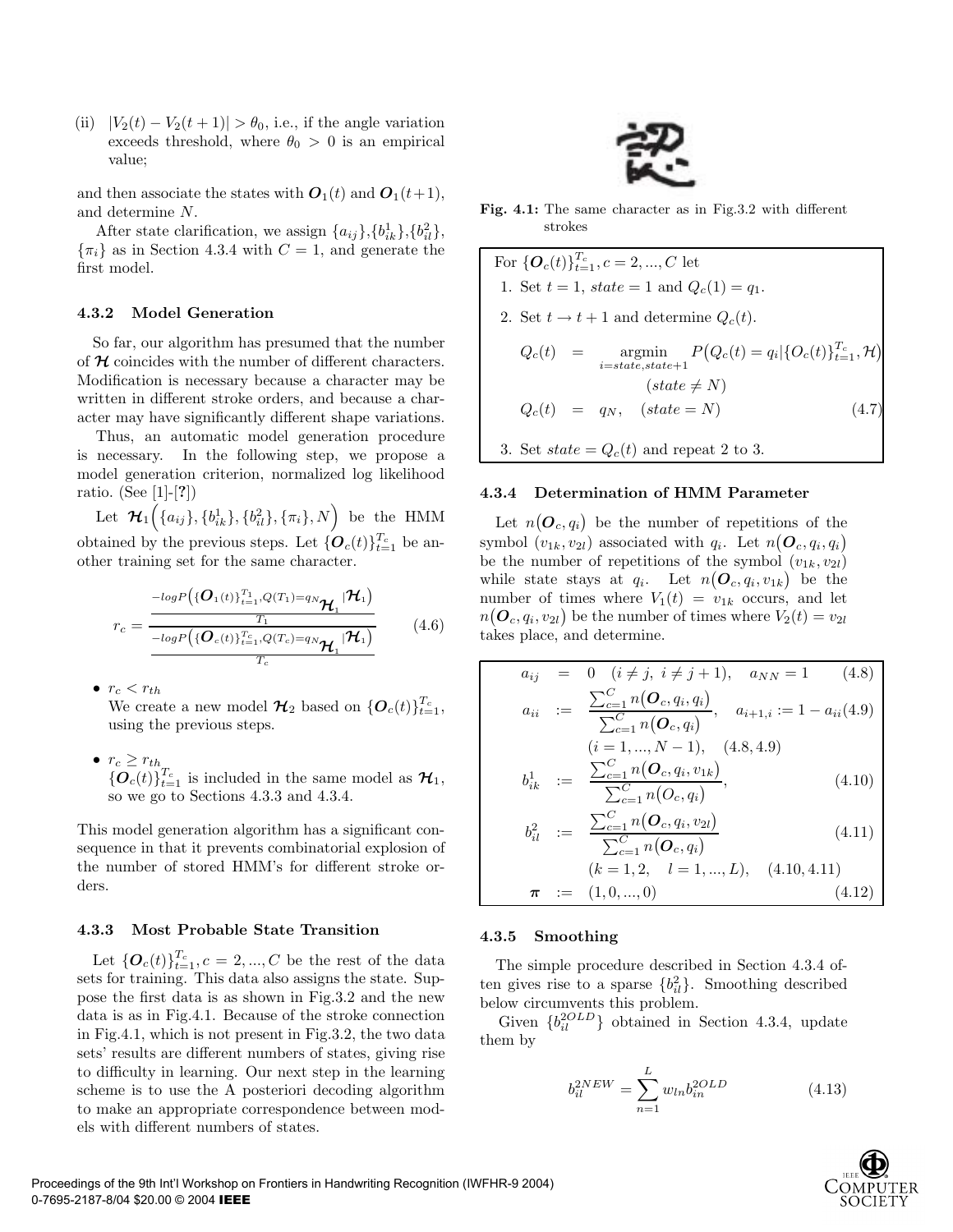where  $w_{ln}$  must satisfy

$$
0 < w_{ln}, \quad \sum_{l=1}^{L} w_{ln} = 1 \tag{4.14}
$$

In this report,

$$
w_{ln} := \int_{g(l,n)-\pi/L}^{g(l,n)+\pi/L} f(\theta) d\theta \qquad (4.15)
$$

is used, where

$$
g(l,n) = \begin{cases} \frac{\pi}{L/2}|l-n| & (|l-n| < L/2) \\ \frac{\pi}{L/2}\left(L-|l-n|\right) & (|l-n| > L/2) \end{cases} (4.16)
$$

$$
f(\theta) = \frac{1}{Z(\alpha, \sigma)} \left( \frac{\alpha}{\sqrt{2\pi}\sigma} e^{-\frac{\theta^2}{2\sigma^2}} + \frac{1-\alpha}{2\pi} \right) \quad (4.17)
$$

$$
Z(\alpha, \sigma) = \int_{-\pi}^{\pi} \left( \frac{\alpha}{\sqrt{2\pi}\sigma} e^{-\frac{\theta^2}{2\sigma^2}} + \frac{1-\alpha}{2\pi} \right) d\theta \quad (4.18)
$$

Function  $g(l, n)$  is the angle between  $v_{2l}$  and  $v_{2n}$  (see Fig.3.1), whereas function  $f(\theta)$  is the sum of the "Gaussian" and the uniform distribution  $1/2\pi$  divided by normalization constant  $Z(\alpha, \sigma)$ .

# **5 Memory-Size Reduction, Self-Organizing Map Density Tying**

One of the drawbacks of the HMM described above is its memory requirement when the number of character classes and their associated models become large as applied to the Japanese characters. The Self-Organizing Map (SOM) [5] Density Tying described below is a solution to this problem. This discipline consists of the mapping phase and the tying phase. In the mapping phase, the second emission probabilities  ${b_{il}^2}$  generated by the HMM are mapped into one of the neurons in an unsupervised manner. In the tying phase, the generated  ${b_{il}^2}$ s are tied by the map organized in the mapping phase. Therefore, by a clever choice of the number of neurons, a significant reduction is possible as reported in Section 7.

#### **5.1 Mapping Phase**

Consider an array of neurons, a matrix  $v_{mn}$ 

 $v_{mn} := \{u_{mn,1},...,u_{mn,L}\}, \quad m = 1,...,R$  $n = 1, ..., C(5.1)$ 

- 1. Set  $t = 0$  and initialize  $v_{mn}(0)$  randomly.
- 2. Set  $t \to t + 1$  and select input data  $x(t)$  randomly

$$
\boldsymbol{x}(t) := \{b_{i_{rand},1}^2, ..., b_{i_{rand},L}^2\}_{m_{rand}} \in \mathbb{R}^L
$$

$$
m_{rand} := \forall [1, ..., M], \quad i_{rand} := \forall [1, ..., N_m] \tag{5.2}
$$

M : the number of HMM models  $N_m$ : the state number of the selected HMM 3. Select the winner neuron index  $(I, J)$ ;

$$
(I, J) = \operatorname*{argmin}_{m=1,\dots,R, n=1,\dots,C} || \mathbf{x}(t) - \mathbf{v}_{mn}(t) || (5.3)
$$

4. Update the reference vector  $v_{mn}(t)$  by the Gaussian Neighborhood Function

$$
\boldsymbol{v}_{mn}(t+1) = \boldsymbol{v}_{mn}(t) + h_{cm}(t) (\boldsymbol{x}(t) - \boldsymbol{v}_{mn}(t)) (5.4)
$$

where

$$
h_{cm}(t) := \alpha(t) exp\left(-\frac{\|r_c - r_m\|^2}{2\sigma^2(t)}\right) \qquad (5.5)
$$

$$
||r_c - r_m||^2 := (I - m)^2 + (J - n)^2
$$
 (5.6)

$$
\alpha_1(t) = \alpha_1(0) \frac{M_1}{M_1 + t}, \quad log \sigma_1(t) = log \sigma_1(0) - \frac{t}{S}
$$

5. Repeat 2 to 4

# **5.2 Tying Phase**

Let  $\mathbf{b}_i^2 := (b_{i1}^2, ..., b_{iL}^2)$ . Our density tying scheme is performed by

$$
ref_i := \underset{\boldsymbol{v}_{mn}}{\operatorname{argmin}} \parallel \boldsymbol{b}_i^2 - \boldsymbol{v}_{mn} \parallel
$$
 (5.7)

where  $v_{mn}$  is the vector obtained in the mapping phase. This way, the large number of the  $b_i^2$  vectors is compressed into the  $v_{mn}$  vectors.

One new HMM will be defined by

$$
\mathcal{H}^{NEW} := \mathcal{H} \Big( \{a_{ij}\}, \{b_{ik}^1\}, \{ref_i\}, \pi, N \Big),
$$
  

$$
ref_i = 1, ..., R \times C \qquad (5.8)
$$

Therefore, a significant memory-size reduction can be achieved by an appropriate choice of  $R \times C$ . In the experiments reported in Section 7,  $R = C = 33$ , and the resulting memory-size reduction is approximately one-seventh of the original size.

#### **6 Improvement of Recognition Capability**

One possible improvement of our original algorithm is the recognition rates on those characters with relatively few strokes. Typically, such characters are Hiragana characters as well as Western letters. In some of the characters with relatively few strokes, the direction information (3.2) and its associated number of repetitions tend to be similar to each other which give rise to similar likelihood values, which, in turn, give rise incorrect recognition. In order to overcome this problem, we need some more information. The following position information improves the recognition capability.

Let  $(X_s, Y_s), (X_e, Y_e)$  and  $(X_g, Y_g)$  be the starting

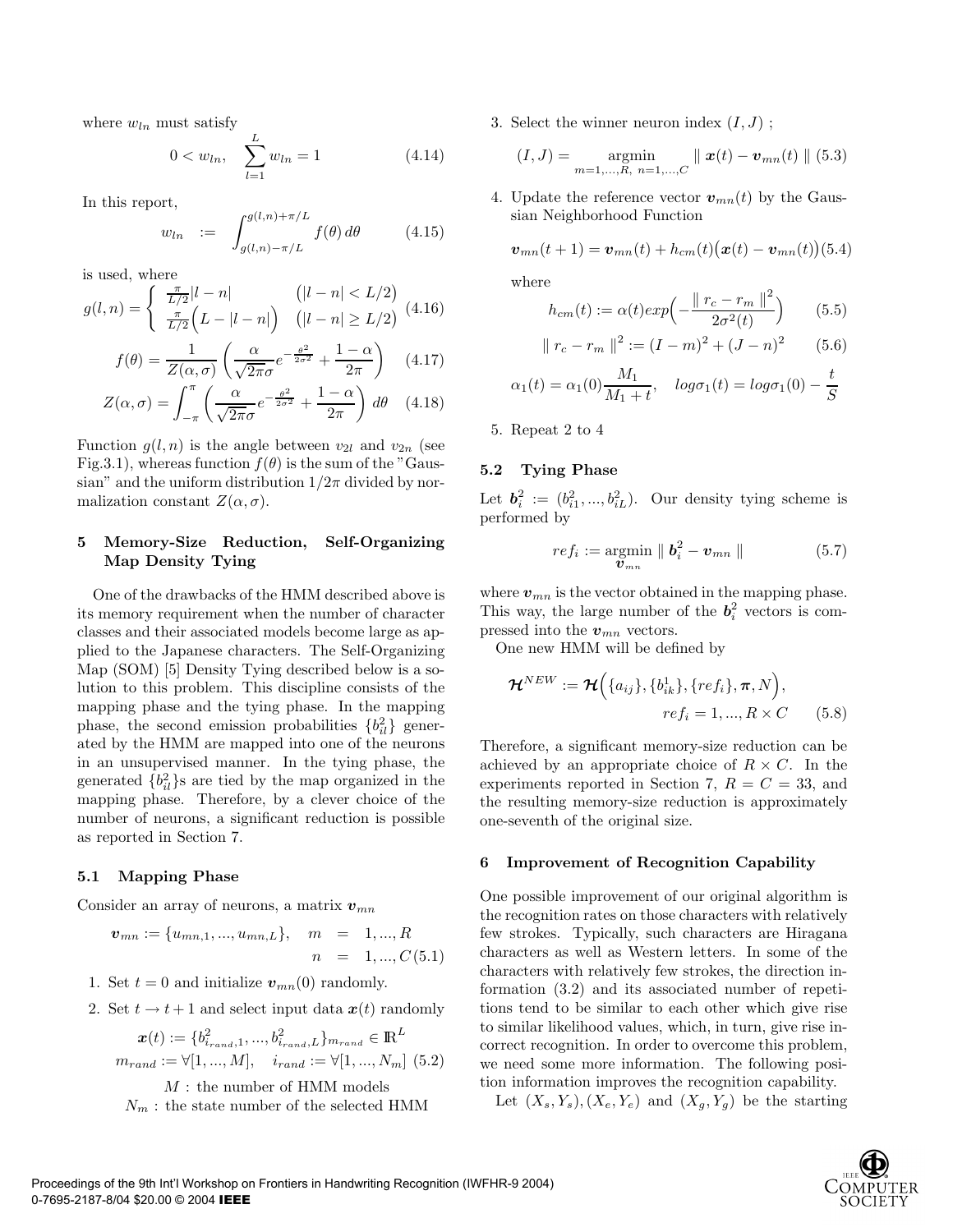position, the end position and the center of a character, and let

$$
\mathbf{O}_2 := (X_s, Y_s, X_g, Y_g, X_e, Y_e) \tag{6.1}
$$

Our new recognition algorithm uses (6.2) in stead of  $(4.4).$ 

$$
\underset{\boldsymbol{\mathcal{H}}}{\text{argmax}}\big(P\big(\{\boldsymbol{O}(t)\}_{t=1}^T, Q(T) = q_N \mid \boldsymbol{\mathcal{H}}\big) \times P\big(\boldsymbol{O}_2 \mid \boldsymbol{\mathcal{H}}\big)\big)(6.2)
$$

where  $P(\mathcal{O}_2 | \mathcal{H})$  is the likelihood over  $\mathcal{O}_2$ , which is also computed by the SOM:

- 1. Map all  $O_2$ 's in the data sets into one of the neurons with SOM.  $(R = 16, C = 16$  See 5.1) Here, we must equalize the numbers of each character used in SOM.
- 2. Compute  $P(O_2 | \mathcal{H})$  by (6.3).

$$
P(\boldsymbol{O}_2 \mid \boldsymbol{\mathcal{H}}) \propto P(\boldsymbol{\mathcal{H}} \mid \boldsymbol{v}_{IJ}) = \frac{n(\boldsymbol{\mathcal{H}}, Neuron_{I,J})}{n(Neuron_{I,J})}
$$
  
(*I*, *J*) := argmin  $\parallel$   $\boldsymbol{O}_2 - \boldsymbol{v}_{mn} \parallel$  (6.3)  

$$
m=1,...,R, n=1,...,C
$$

- $n(\mathcal{H}, Neuron_{I,J})$  : number of times that a particular character model  $\mathcal H$  is mapped into  $Neuron_{I, J}$ .
- $n(Neuron_{I,J})$ : number of times that a character model is mapped into  $Neuron_{I,J}$ .

## **7 Experiment**

Database Kuchibue [3] contains Kanji, Hiragana, Katakana, Western alphabets, numerals, and symbols. In our experiment, we used 2,976 Kanji (JIS First Level), 66 Hiragana, 66 Katakana, and 52 Western letters. Each dataset consists of 10,618 characters where 5,643 are Kanji, 4,372 are Hiragana, 487 are Katakana, and 116 are Western letters. Of the 120 datasets, Kuchibue 1 to 100(100 datasets) were used for learning with the following parameter (see Sections 3, 4, and 5):  $L = 16$ ,  $l_0 = 20$ ,  $\theta_0 = 1$ ,  $r_{th} = 0.45$ ,  $\alpha_1(0) = 0.5$ ,  $\sigma_1(0) = 5, M_1 = 25000, S = 1000.$  The number of states  $N$  is uniquely defined by (i) and (ii) of Section 4.3.2. In this experiment, N was between 2 and 48.

Our algorithm described in the previous section created 3,724 models (Kanji 3,487, Hiragana 71, Katakana 76, Western letters 90). A recognition experiment was performed against Kuchibue 101 - Kuchibue 120 (20 datasets). Table 7.1 shows the numbers of the models created.

We have conducted following four experiments.

- (1) The original HMM algorithm scheme described in Section 4.
- (2) Experiment (1), in addition to algorithm described in Section 6.
- (3) Experiment (1), in addition to memory-size reduction with the SOM density tying proposed in Section 5.  $(R = 33, C = 33)$  See 5.1)
- (4) Experiment (2), in addition to memory-size reduction with the SOM density tying.  $(R = 33, C = 33)$  See 5.1)

Table 7.3 shows the average recognition rates in each experiment, and Table 7.2 shows the dictionary size and the recognition speed in each experiment. 1st[%] denotes the rate recognized correctly.

Fig.7.1 shows examples of characters for which the recognition capabilities were improved in Experiment (2), and Fig.7.2 shows examples of characters whose recognition capabilities were not improved in Experiment (2).

**Table 7.1:** Generated Models

| character | number of | number of        |  |
|-----------|-----------|------------------|--|
| category  | classes   | generated models |  |
| Kanji     | 2,976     | 3.487            |  |
| Hiragana  | 66        | 71               |  |
| Katakana  | 66        | 76               |  |
| Letters   | 52        | 90               |  |
| Overall   | 3.160     | 3.724            |  |

**Table 7.2:** Dictionary Size and Recognition Speed

| Experiment      | Size [MB] | Speed [sec/char] |
|-----------------|-----------|------------------|
| T               | 7.10      | 0.5821           |
| $^{^{\prime}2}$ | 7.41      | 0.5892           |
| (3,             | 1.13      | 0.5905           |
| 4               | 1.44      | 0.6012           |

**Table 7.3:** Recognition Rates

| character | $1\mathrm{st}$ |       |       |       |  |
|-----------|----------------|-------|-------|-------|--|
| category  |                | 21    | (3    | 4     |  |
| Kanji     | 93.78          | 94.21 | 92.42 | 92.89 |  |
| Hiragana  | 90.12          | 91.26 | 89.46 | 90.69 |  |
| Katakana  | 83.07          | 85.63 | 82.27 | 84.95 |  |
| Letters   | 68.58          | 69.05 | 66.59 | 67.54 |  |
| Overall   | 91.51          | 92.33 | 90.45 | 91.34 |  |

## **8 Discussion**

There are significant variations of recognition rates among the individual Kuchibue data sets (Table 7.3).